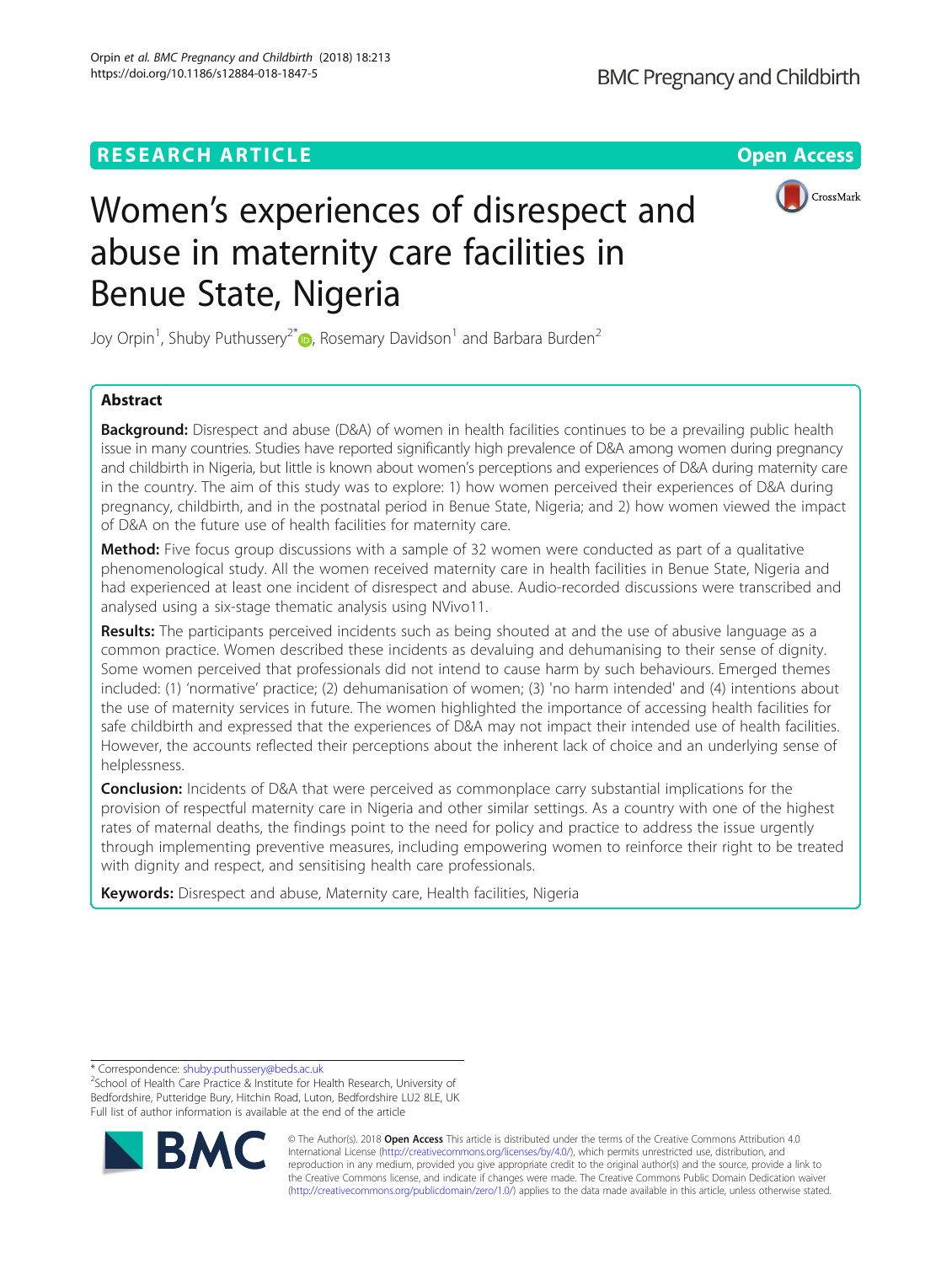# Background

Disrespect and abuse (D&A) of women in health facilities continues to be a prevailing public health issue in many countries that violates the human rights of women to be treated with respect and to be free from harm [\[1](#page-8-0)]. Disrespectful and abusive maternity care can be experienced in various forms such as being ignored, shouted at, and slapped by healthcare providers, and abandoned to deliver a child alone in health facilities [[2](#page-8-0)–[4\]](#page-8-0). Disrespectful and abusive care has broadly been categorised into seven domains as physical abuse, discrimination, non-consented care, non-dignified care, abandonment or neglect, non-confidential care, and detention in health facilities [[5](#page-8-0)]. Globally, women tend to experience D&A during labour and childbirth at health facilities regardless of their socio-demographic characteristics such as age and level of education [\[5,](#page-8-0) [6\]](#page-8-0). Some groups such as adolescents, unmarried women, women with Human Immunodeficiency Virus / Acquired Immunodeficiency Syndrome and those from low socioeconomic status are, however, more vulnerable to experience D&A compared with their counterparts [\[5](#page-8-0)].

Numerous adverse consequences of D&A on women's health and wellbeing have been reported including increased risk of birth complications [\[7](#page-8-0)]; poor self-rated health, sleeping problems, and signs of post-traumatic stress disorder [[8](#page-8-0)]; and the reluctance to use health facilities [[5](#page-8-0)]. Many factors have been identified to contribute to D&A in health facilities such as poor communication between women and healthcare providers; inadequate healthcare policies; prejudices from healthcare providers; and demoralisation of healthcare providers in poorly performing health facilities [[2](#page-8-0), [5,](#page-8-0) [9](#page-8-0), [10\]](#page-8-0).

Although there are variations in prevalence, reports of high prevalence rates of D&A among women during facility-based childbirth have been documented in several countries [\[8,](#page-8-0) [11,](#page-8-0) [12\]](#page-8-0). For example, approximately 13–28% women who accessed obstetrics and gynaecology services in Northern Europe experienced some form of abuse in healthcare centres [\[8](#page-8-0)]. Another multi-country study found that 1 in 5 women who attended antenatal care in maternity health facilities had at least one episode of abuse in six European countries – Sweden, Norway, Belgium, Estonia, Iceland and Denmark [[11](#page-8-0)]. Considerably higher prevalence rates are recorded in some of the African countries [\[6](#page-8-0), [13,](#page-8-0) [14\]](#page-8-0) including Nigeria, with the prevalence rates among women during childbirth in health facilities ranging between 23.7–98% [[15](#page-8-0)–[17\]](#page-8-0).

Qualitative studies have reported women's subjective experiences of D&A during childbirth in some countries. A qualitative study, based on a Danish sample of postnatal women who had previously endured abuse, found that abuse in health care may have profound consequences on the reproductive lives of the women including adverse impact on sexuality, the desire to have children, and the expectations of the mode of delivery [[18\]](#page-8-0). While describing their childbirth experiences, some women in Tanzania reported abusive events such as verbal abuse, discriminatory treatment, and being ignored [[4](#page-8-0)]. Nonconfrontational measures such as returning home and bypassing certain health facilities and/or healthcare providers, or accepting the mistreatment, were reported by women in response to the abuse  $[4, 19]$  $[4, 19]$  $[4, 19]$  $[4, 19]$  $[4, 19]$ . Four scenarios in health facilities - verbal abuse, slapping, physical restraint and refusing to help- were used to understand the acceptability of mistreatment among service providers and women in Guinea [\[19\]](#page-8-0). The findings showed that women did not always accept the scenarios of mistreatment except when the actions of the healthcare providers were perceived as intended to save the mother and child [[19\]](#page-8-0). The service providers accepted mistreatment when they felt women were uncooperative, disobedient, or the lives of their unborn children were at risk during childbirth.

In Nigeria, very few qualitative studies have explored women's experiences of disrespectful and abusive maternity care. Two of such studies have explored how mistreatment occurred and its acceptability among service users and providers [[10](#page-8-0), [20\]](#page-8-0). One study identified four scenarios of mistreatment in two health facilities in Abuja - verbal abuse, slapping, physical restraint and refusing to help a woman [[20](#page-8-0)]. All the participants perceived the scenarios as acceptable and appropriate measures to make mothers comply with healthcare providers' instructions for the safe birth of their child [\[20\]](#page-8-0). In the other study, both healthcare providers and women reported how they had either witnessed or experienced verbal and physical abuse and detainment at health facilities [\[10\]](#page-8-0). Beyond these studies, there has been little investigation into women's experiences of D&A in Nigeria. This study, therefore, aimed to develop an in-depth understanding of women's perceptions and experiences of D&A in maternity care facilities in Benue State, Nigeria. Based on the first phase of a qualitative study, this article specifically explores: 1) how women perceived their experiences of D&A during childbirth, antenatal and postpartum care; and 2) how women viewed the impact of D&A on future use of health facilities for maternity care.

# Methods

This paper presents findings from the first phase of a two-phase qualitative phenomenological study to understand women's experiences of D&A in maternity care. Phenomenology as a qualitative approach enables the study of people's 'lived experiences' of a social phenomenon [\[21](#page-8-0), [22](#page-8-0)]. Its application in this study enabled the researchers to obtain an in-depth understanding of women's experiences of D&A in maternity care. Interpretivism is the research paradigm adopted because it allowed the use of qualitative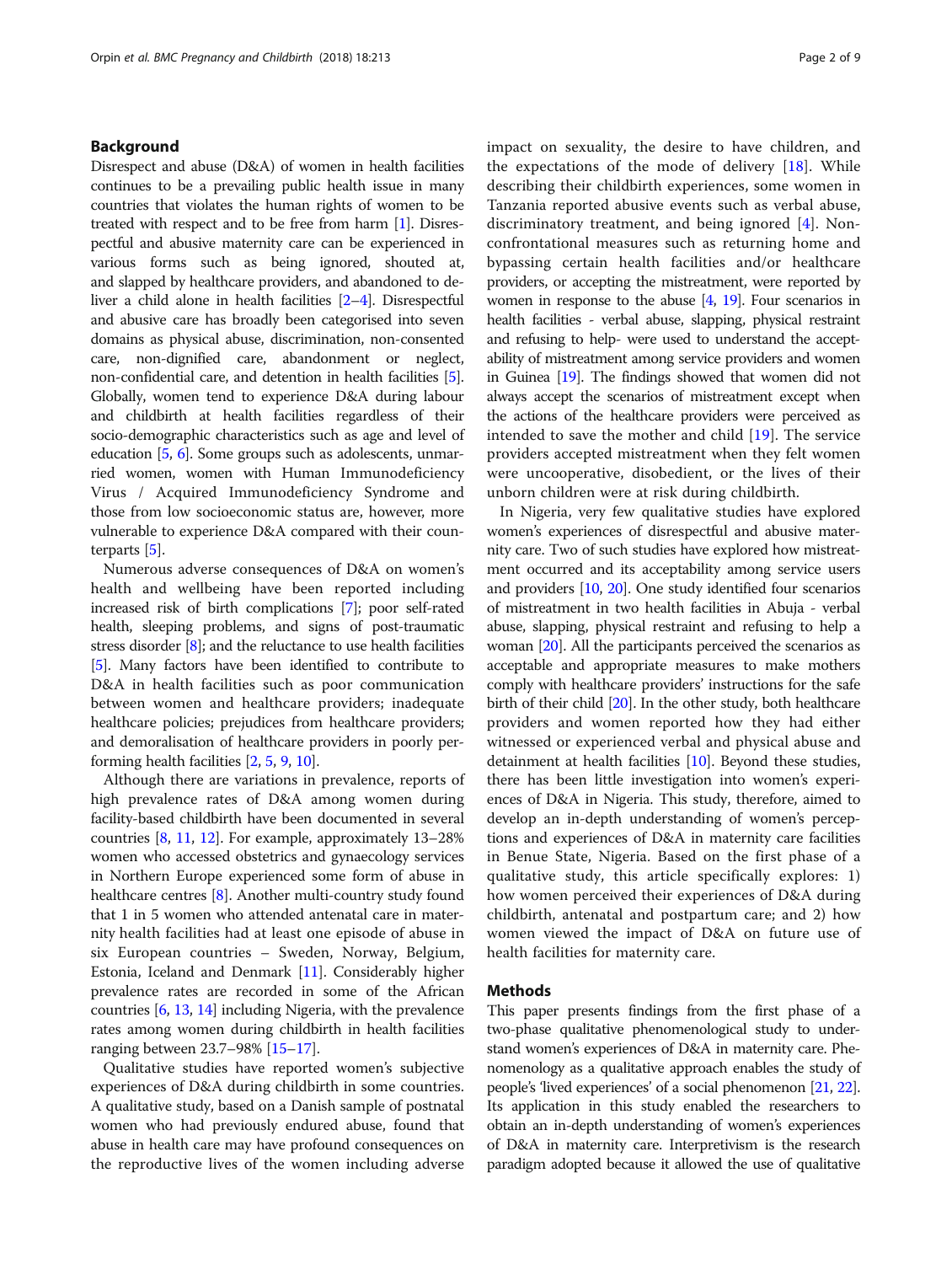research methodology to understand the meaning of an individual's subjective experience of a phenomenon [\[23](#page-8-0), [24](#page-8-0)].

#### Setting, participants and procedure for recruitment

This study was conducted in Makurdi, Benue State, Nigeria. Two health facilities - the Benue State University Teaching Hospital and the Epidemiological Unit, Benue State Ministry of Health - were selected because of their central location in Benue State's capital and easy accessibility.

Participants were recruited using purposive sampling methods. In order to identify women who had experienced D&A during their maternity care, a screening tool was developed based on a review of the literature and the types of D&A outlined by previous studies [\[5](#page-8-0)]. The screening tool was used to determine if women have experienced at least one type of D&A or any other subjective experiences perceived as D&A during their maternity care. Women who reported as having experienced at least one incident of D&A on the screening tool were invited to participate if they were aged 18 years and above; had received antenatal, childbirth and postpartum care at a health facility in the last two years; and have had a normal vaginal birth. Women who have had caesarean sections or stillbirths were excluded.

After obtaining permission from the Head of Obstetrics & Gynaecology departments and the Chief Medical Directors, the first author (JO) approached the participants in person during their visit to the health facilities for the immunisation of their new-borns or for postnatal care. Potential participants were first briefed as a group while they were waiting for their appointments, and all the interested participants were taken to a separate room where detailed information was given about the purpose of the study, the eligibility criteria, and the ethical considerations. They were also given the participant information sheet and the screening tool described above. Eligible women willing to participate signed a consent form to confirm their approval. While providing consent, all the participants were given a brief questionnaire with a set of demographic questions including age, tribe, marital status, religion, level of education, employment status, and number of previous births. Among forty-eight women who were given the screening tool and participant information sheet, thirteen women did not meet the eligibility criteria, and three declined participation. Thirtytwo women were finally recruited for the focus group discussions (FGDs).

# Focus group discussions

A total of five FGDs were conducted with 6–8 participants per group involving a total of thirty-two women. The discussions were moderated by the first author (JO) and were conducted in a room at the health facilities where privacy was assured. The discussions were audio-recorded

with permission from participants and were later transcribed verbatim. The moderator also kept a diary during the period of data collection with field notes and reflections.

A topic guide was used along with prompts as necessary for conducting the FGDs. The topic guide was developed based on the objectives of the study. The participants were first prompted to describe their maternity care (antenatal care, childbirth, postnatal care) experience at the hospital; what they liked and disliked about the care received; and the interactions with healthcare providers. This was followed by questions on any perceived factors that may have influenced the care received and the effect of this on their future use of health facilities for maternity care. All the FGDs were conducted in September and October 2016.

# Data analysis

All the audio-recorded discussions were transcribed by the first author (JO). The second author (SP) reviewed the transcripts and the audio-recordings to confirm consistency and credibility of the data analysis process. The analysis was conducted based on a thematic approach (Braun and Clarke, 2006). All the transcripts were read repeatedly for familiarisation and to develop an in-depth understanding of the data. Using NVivo 11, themes relevant to the research objectives were identified, categorised and interpreted [\[25](#page-8-0)]. The application of an interpretive paradigm enabled the researchers to focus on understanding the meaning of women's subjective experiences of D&A in maternity care [\[23,](#page-8-0) [24](#page-8-0)]. Extracts from the FGDs are used to illustrate the emerged themes. Numbers were used to denote participants to protect the participants' identities and anonymity in the transcripts [[26](#page-8-0)].

#### Ethical considerations

Ethical approval was obtained from the Institute for Health Research Ethics Committee, University of Bedfordshire (IHREC681), Government of Benue State Nigeria (MOH/ MED/261/Vol.II/707), and Benue State University Teaching Hospital (NHREC/08/11/2013B/2016/0020). Permission to access and recruit participants was obtained from the Head of Obstetrics and Gynaecology, Benue State University Teaching Hospital and the Chief Medical Director of the Epidemiological Unit, Benue State Ministry of Health. Verbal and written consent was obtained from all participants. Any identifying information was removed from transcripts prior to analysis to ensure anonymity.

# Results

The sample comprised of 32 women aged between 18 and 37 years. All the women were married;  $93.8\%$  ( $n = 30$ .) were Christians and 6.3% ( $n = 2$ ) were Muslims; 84.4%  $(n = 27)$  had post-secondary education; 15.6%  $(n = 5)$  had secondary education;  $65.6\%$   $(n = 21)$  were unemployed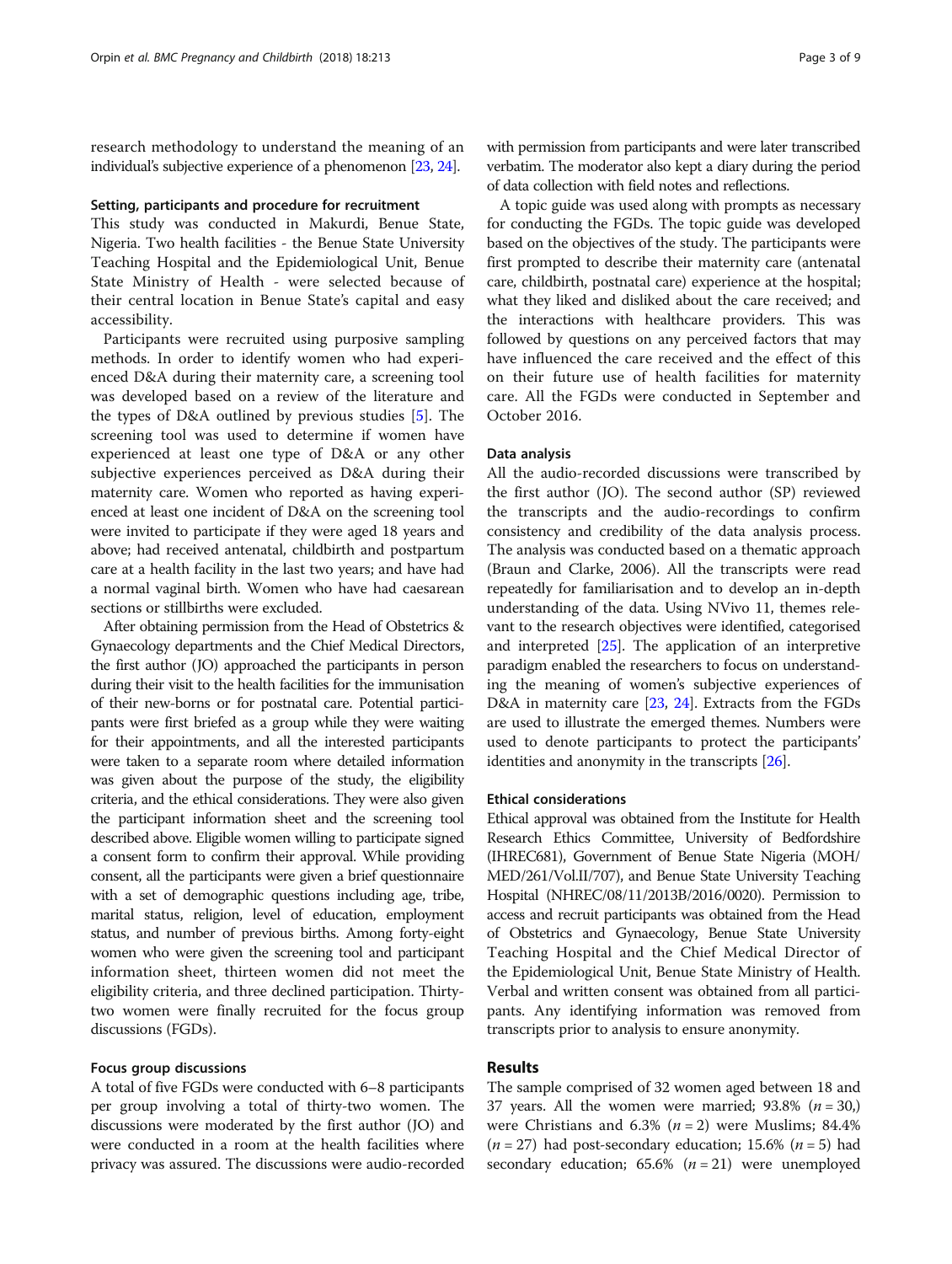and 34.4%  $(n = 11)$  were employed. Nearly half of the women ( $n = 13$ ) had one child; 37.5% ( $n = 12$ ) had two children and 21.9% ( $n = 7$ ) had three or more children. All the participants described at least one episode of D&A during their last maternity care in health facilities. The FGDs lasted between 40 and 75 min. The sociodemographic characteristics of each of the participants are presented in Table 1. Four main themes emerged in the women's accounts: (1) 'normative' practice; (2) dehumanisation of women; (3) 'no harm intended'; and (4) intentions about the use of maternity services in future. The main and sub-themes are presented in Table [2.](#page-4-0)

Table 1 Socio-demographic characteristics of participants

# 'Normative' practice

A key theme running throughout the accounts of the women was the systematic experience of verbal abuse from healthcare professionals, whereby such experiences became a normative practice for the women. Participants described how common it was to experience disrespectful and abusive practices themselves such as being shouted at with abusive language from healthcare staff or being treated harshly and to witness other women experience such incidents, especially during antenatal care and childbirth. Women quite often regarded such actions as a normal behaviour/misbehaviour from healthcare providers:

| Participants     |                | Age range(years) | Tribe | Marital status | Religion     | Level of education | <b>Employment Status</b> | Number of children |
|------------------|----------------|------------------|-------|----------------|--------------|--------------------|--------------------------|--------------------|
| FGD1             | P1             | $21 - 30$        | Igala | Married        | Christianity | Post-secondary     | Unemployed               | $\mathbf{1}$       |
|                  | P <sub>2</sub> | $21 - 30$        | Tiv   | Married        | Christianity | Post-secondary     | Unemployed               | $\mathbf{1}$       |
|                  | P3             | $21 - 30$        | Tiv   | Married        | Christianity | Post-secondary     | Unemployed               | $\overline{2}$     |
|                  | P4             | $21 - 30$        | Tiv   | Married        | Christianity | Post-secondary     | Unemployed               | $\mathbf{1}$       |
|                  | P <sub>5</sub> | $21 - 30$        | Tiv   | Married        | Christianity | Post-secondary     | Unemployed               | 1                  |
|                  | P6             | $21 - 30$        | lgede | Married        | Christianity | Post-secondary     | Unemployed               | $\overline{2}$     |
|                  | P7             | $21 - 30$        | lgede | Married        | Christianity | Post-secondary     | Employed                 | 3 or more          |
| FGD <sub>2</sub> | P1             | $21 - 30$        | Idoma | Married        | Christianity | Post-secondary     | Unemployed               | 2                  |
|                  | P <sub>2</sub> | $21 - 30$        | Idoma | Married        | Christianity | Post-secondary     | Unemployed               | 3 or more          |
|                  | P3             | $21 - 30$        | Tiv   | Married        | Christianity | Post-secondary     | Employed                 | $\overline{2}$     |
|                  | P4             | 20 and below     | Tiv   | Married        | Christianity | Post-secondary     | Employed                 | 1                  |
|                  | P5             | $21 - 30$        | Tiv   | Married        | Christianity | Post-secondary     | Employed                 | 3 or more          |
|                  | P6             | $21 - 30$        | Idoma | Married        | Christianity | Post-secondary     | Unemployed               | $\overline{2}$     |
|                  | P7             | $21 - 30$        | Tiv   | Married        | Christianity | Post-secondary     | Unemployed               | 1                  |
| FGD <sub>3</sub> | P1             | $31 - 40$        | Tiv   | Married        | Christianity | Post-secondary     | Unemployed               | 3 or more          |
|                  | P <sub>2</sub> | $21 - 30$        | Igede | Married        | Muslim       | Post-secondary     | Employed                 | 2                  |
|                  | P <sub>3</sub> | $21 - 30$        | Tiv   | Married        | Christianity | Post-secondary     | Unemployed               | $\mathbf{1}$       |
|                  | P4             | $21 - 30$        | Tiv   | Married        | Christianity | Secondary          | Unemployed               | $\overline{2}$     |
|                  | P5             | 20 and below     | Tiv   | Married        | Christianity | Secondary          | Unemployed               | $\mathbf{1}$       |
|                  | P6             | $21 - 30$        | Tiv   | Married        | Christianity | Post-secondary     | Employed                 | $\overline{2}$     |
| FGD 4            | P1             | $31 - 40$        | Tiv   | Married        | Christianity | Post-secondary     | Unemployed               | $\overline{2}$     |
|                  | P <sub>2</sub> | $21 - 30$        | Igbo  | Married        | Christianity | Post-secondary     | Employed                 | 3 or more          |
|                  | P3             | $21 - 30$        | Tiv   | Married        | Christianity | Post-secondary     | Unemployed               | 1                  |
|                  | <b>P4</b>      | $31 - 40$        | Tiv   | Married        | Christianity | Secondary          | Employed                 | 2                  |
|                  | <b>P5</b>      | $21 - 30$        | Tiv   | Married        | Christianity | Post-secondary     | Employed                 | $\mathbf{1}$       |
|                  | P6             | $21 - 30$        | Igbo  | Married        | Christianity | Post-secondary     | Unemployed               | 1                  |
| FGD 5            | P1             | $21 - 30$        | Idoma | Married        | Christianity | Secondary          | Employed                 | $\overline{2}$     |
|                  | P <sub>2</sub> | $21 - 30$        | Tiv   | Married        | Christianity | Post-secondary     | Unemployed               | 3 or more          |
|                  | P3             | $21 - 30$        | Tiv   | Married        | Christianity | Post-secondary     | Unemployed               | 1                  |
| FGD 5            | P4             | $31 - 40$        | lgede | Married        | Muslim       | Post-secondary     | Employed                 | 3 or more          |
|                  | P <sub>5</sub> | $31 - 40$        | Idoma | Married        | Christianity | Post-secondary     | Employed                 | $\overline{2}$     |
|                  | P6             | 20 and below     | Tiv   | Married        | Christianity | Secondary          | Unemployed               | 1                  |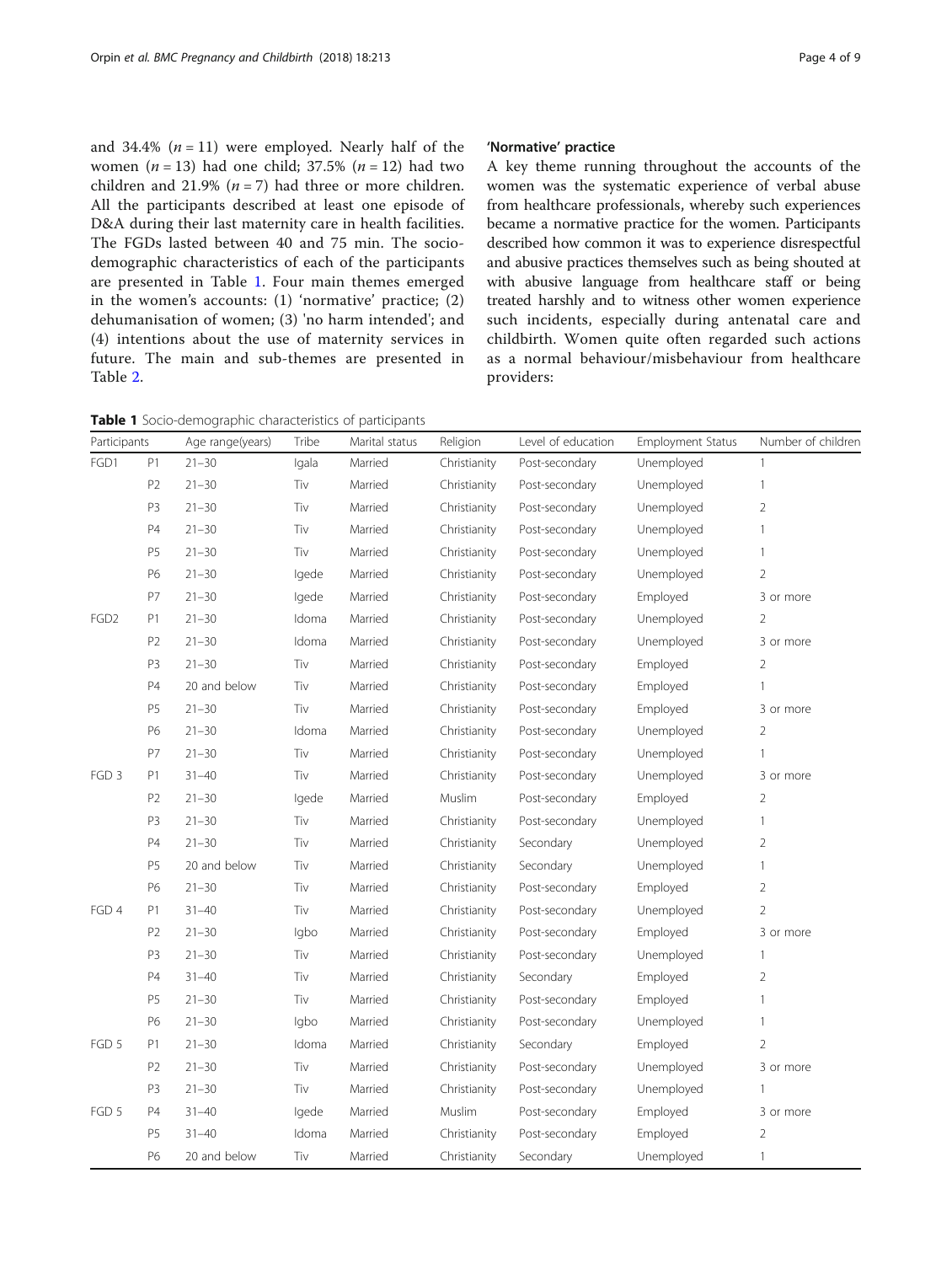## <span id="page-4-0"></span>Table 2 Main themes and sub-themes

| Main themes                  | Sub-themes                                          |  |  |  |
|------------------------------|-----------------------------------------------------|--|--|--|
| 'Normative' practice         | Normal (mis)behaviour of healthcare<br>providers    |  |  |  |
|                              | Common practice in health facilities                |  |  |  |
|                              | Endure abusive practices                            |  |  |  |
| Dehumanisation               | Degrading women                                     |  |  |  |
|                              | Lack of empathy                                     |  |  |  |
| 'No harm intended'           | Encouragement to "push"                             |  |  |  |
|                              | Intended to save life                               |  |  |  |
| Intentions about the use of  | No choice - helplessness                            |  |  |  |
| maternity services in future | Use different hospitals for childbirth              |  |  |  |
|                              | Use private hospital instead of public<br>hospitals |  |  |  |

"…the nurses at that antenatal [clinic] were not friendly at all; they were quite abusive... they use very harsh words and even be insulting women. Sometimes there is even no reason for the abusive language but it is a common thing at the hospital" (FGD5, P2).

"They treated me in a way that was not always good but that's how they always behave during our antenatal [appointments]. It's normal for them to behave like that anyway" (FGD3, P3).

"They shout at women... in fact; we are used to it" (FGD3, P4).

One woman stated that abuse was a particular problem in government-funded hospitals:

"For me, they were always too harsh, and this is common especially in government hospitals" (FGD3, P2).

Three participants recounted how they coped with abusive practices with the hope that their time at the health facilities for antenatal care and childbirth would be over soon, and that they would return home:

"When you ask them a question, they will just be shouting at you for nothing... but I just manage them till I finish antenatal [care] because I know I will soon go home" (FGD 5, P4).

"What she was saying plus the pains I started crying again and all I wanted is to endure everything so I can go home because that is how she was saying that to other women too" (FGD3, P1).

Women appeared to endure such practices as they felt they were not allowed to express their needs or feelings and had no other choice:

"They will not even give you chance to talk. They will just shout at you, but you have nothing to say or to do than to manage" (FGD1, P1).

"So, what you just have to do is that you will endure anything you see or anything that happens to you" (FGD2, P6).

Some women described how they used their faith as a source of strength to cope with their experiences of disrespectful and abusive care at the health facilities:

"I just endure and pray to God that it will not happen again when I go to the hospital" (FGD5, P5).

"So, some of them [health care professionals] can be very rude at times but it's just God that will help us to really cope with them and manage how badly they treat us" (FGD 2, P3).

# Dehumanisation of women

Dehumanisation, as reflected in the women's accounts, referred to how they felt about losing their value and dignity while going through the experience of D&A during antenatal, childbirth and postpartum care. Some women reported that the experience of disrespectful and abusive actions destroyed their feelings of self-worth and made them feel like they were not treated as 'human beings'. This was mostly reported by women who have had given birth to their first child:

"The nurses there will be shouting at you as if we are not human beings" (FGD1, P1).

"It is bad. They make you feel like you are not human being. It's like they just like to shout and quarrel [with] pregnant women..." (FGD2, P7).

"They make you feel like you don't matter when they talk to women in a rude way and sometimes that can make a woman feel like she doesn't mean anything to them" (FGD3, P6).

A number of participants described their experiences of D&A as a consequence of the healthcare staff having no empathy for women. Such responses were mostly from women who were cared for by female nurse-midwives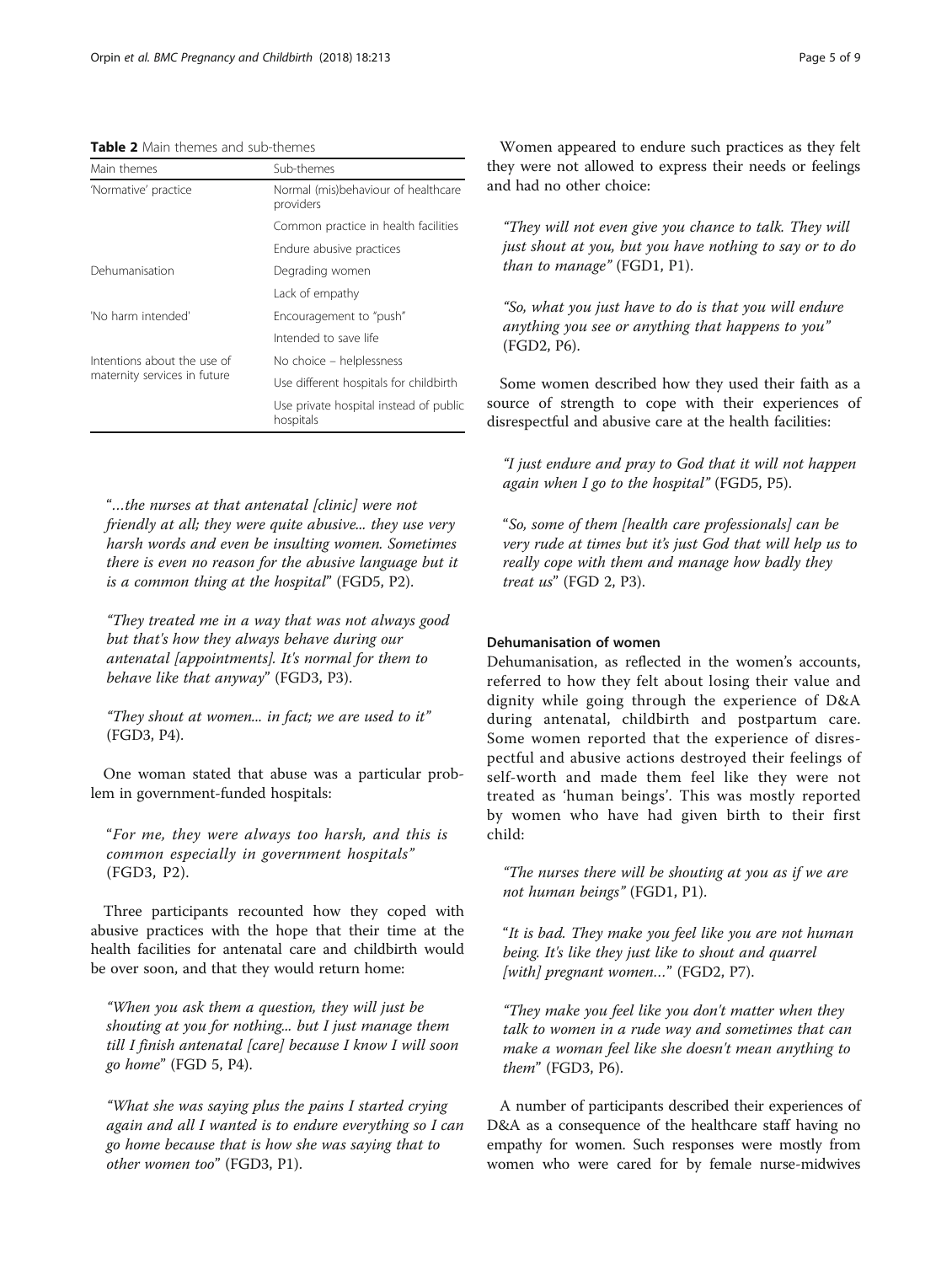during their childbirth. Participants had expected the female healthcare providers to recognize and empathise with the pain experienced during childbirth as fellow women who had undergone, or expected to undergo labour in the future:

"They talk to women in a rude way, and it is bad because they are women like us, but they cannot even treat women well" (FGD3, P6).

"You know I was thinking they will at least be nice and try to understand, especially now that the baby was coming but they just didn't care. They were just angry and quarrelling [with] me" (FGD4, P6).

# 'No harm intended'

Some women did not consider the behaviour of healthcare providers during labour and childbirth to be disrespectful and abusive. Instead, they viewed these behaviours as well intentioned. For example, actions such as being slapped or hit on their legs were considered as a reminder to exert the pressure required to safely give birth to their children. Women described how they sometimes had to close their legs during labour and childbirth because of the labour pains but when healthcare providers shouted, hit, or slapped them, they opened their legs again. For these women, the anger from health care professionals, or being slapped was a reminder of the need to 'push' or to exert the pressure necessary to give birth to a child. These women often reported such actions as intended to save the lives of their unborn children, specifically, during childbirth:

"I like the care but as I was pushing, the nurse was shouting that I should stop disturbing her and when I did not push well, she slapped my leg and said that I will kill my baby if I close my leg and because of that, I open my legs. So, she help me to [give birth to] my child safely" (FGD1, P5).

"…when I was tired and not pushing, she was angry at me that I want to kill my baby and I was like trying hard to push. [The midwife] was okay, but when I don't push, she will get angry and quarrel [with] me to push" (FGD3, P5).

"At times we women we do close our legs. We know that that's the only thing that will help us. Then they will shout at us, say open your legs madam, why are you closing your legs? Do you want to kill the baby? Then, you will come and open your legs" (FGD1, P7).

Not all women, however, perceived being shouted at or slapped as a reminder to 'push' or save the lives of their unborn children. One woman recounted how her inability to 'push' made the healthcare provider angry and she had her childbirth induced as a result without her consent. She described feeling violated because she wanted to experience childbirth naturally, but the process was disrupted:

"I was like it's not my fault it's when the baby wants to come out, but he said I was not pushing well, so he got angry and induced me like that without my permission. That was the annoying part!" (FGD1, P3).

Another woman recounted an instance when she was slapped on the leg by a nurse for failure to 'push', but she considered it as an intentional act to cause her pain. She also perceived the intervention from another provider as a proof to support her view:

"The other one was very harsh on me, that, I was like, I want to kill my baby, I don't want to… she even slapped me at a point, but the doctor said she shouldn't do that next time" (FGD3, P3).

Some women, especially those who have had previous deliveries, felt the actions of healthcare providers were perpetrated without justification while reflecting on and contextualising their experiences:

"Sometimes there is even no reason for the abusive language, but it is a common thing at the hospital" (FGD5, P2).

"They shout at you, for just no cause…" (FGD2, P5).

# Intentions about the use of maternity services in future

The women's views showed that they clearly appreciated the importance of using health facilities for their care during pregnancy and childbirth inorder to prevent complications and the loss of life during childbirth. Despite their experiences of D&A, participants had intentions of using and of encouraging other women to use health facilities for maternity care in the future because they perceived facility-based childbirth as safer than home births. However, a sense of helplessness from the lack of choice for a better health facility was apparent:

"You don't have [a better] hospital; you don't have choice; there is nothing one can do" (FGD2, P6)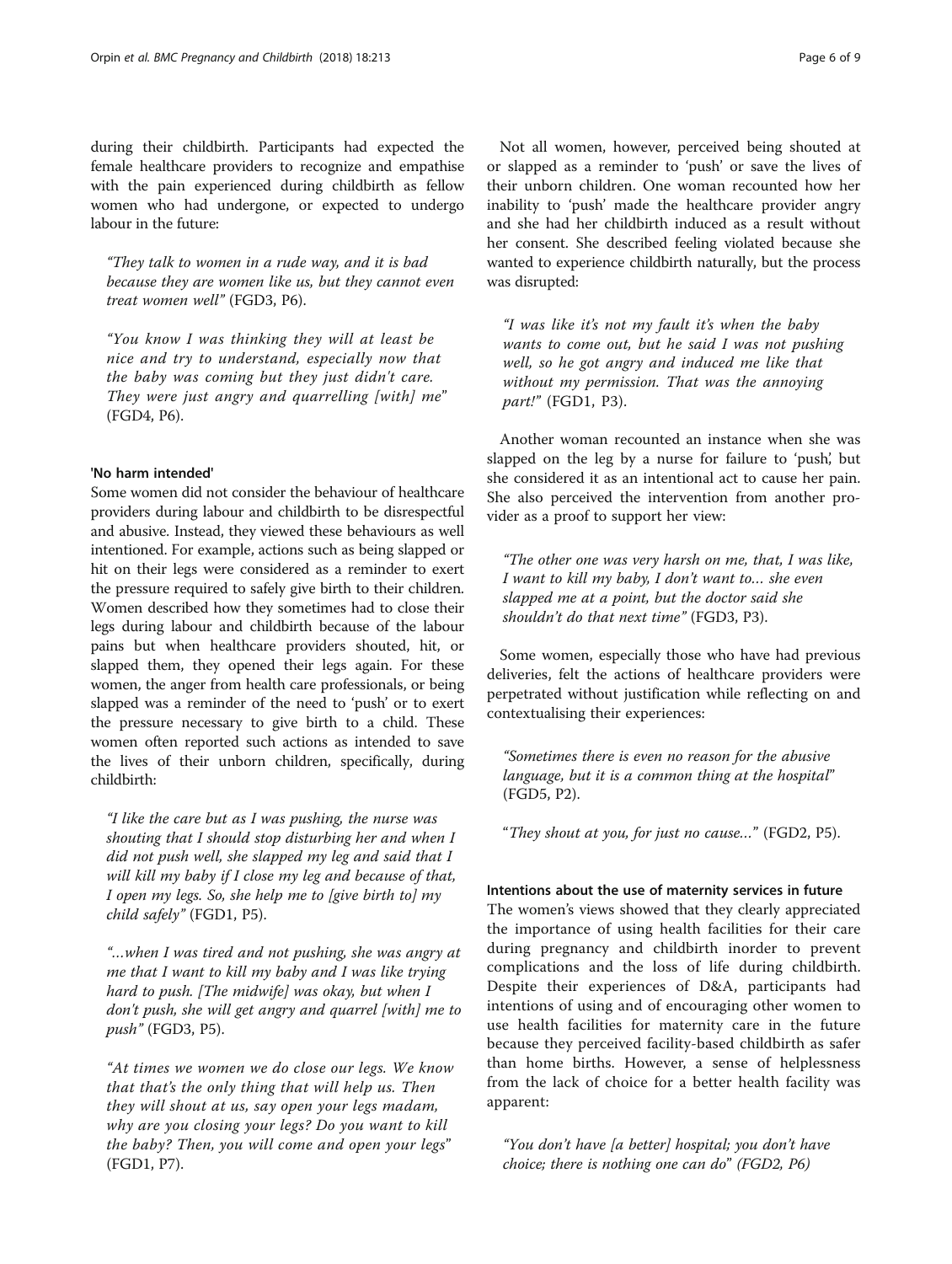While some women stated that they would return to the same health facilities for their next pregnancy, others intended to go elsewhere. Women who had experienced D&A during childbirth were mostly of the opinion that although they might come back to the same hospital for antenatal or other services, they would use a different facility for the care during childbirth as they felt particularly vulnerable during this time:

"I'm not going to deliver there again; though I like their antenatal [care], but the delivery…I will not go there" (FGD4, P5).

"Where I go for antenatal [care], I don't think I can deliver from that hospital and even this one too, as I was going there for antenatal [care], I change my mind I deliver somewhere else" (FGD2 P2).

One woman stated that she would use government hospitals for antenatal care, but private hospitals for childbirth with the hope of receiving better services:

"So, for delivery, I would choose to go to any other private hospital, no matter how they treat you, but I think their treatment will still be preferable to Federal Medical Centre" (FGD2, P3).

# Discussion

This paper presented an exploration of women's perceptions of their experiences of D&A and the perceived impact on their future use of maternity care facilities in Benue State, Nigeria. The women in this study reported several instances of D&A, but mostly in the form of verbal abuse at various stages of their maternity care – antenatal, childbirth and postpartum care. The findings suggest that D&A, especially in the form of verbal abuse, is a phenomenon commonly experienced by pregnant women using healthcare facilities in this study. Overall women perceived these incidents as devaluing and dehumanising to their sense of dignity. Nevertheless, it did not prevent their intended use of health facilities for maternity care because they felt they have no other choice for maternity care. Furthermore, they acknowledge the role of facility-based childbirth in reducing risk to themselves and their unborn child. While some women reported one or more episodes of D&A during their antenatal and/or childbirth, others experienced it during antenatal and postpartum care. However, only a few women reported any experience of D&A during postpartum care as it appeared that most of them did not receive or seek any form of postpartum care upon discharge from the health facilities. It may be that women were put off from seeking postpartum care because of their experiences, but this was

not fully explored in this study. As reported by previous studies, the responses from women in our study suggested that the experience of D&A was more severe during antenatal care and childbirth at the health facilities [[18](#page-8-0)].

Women perceived their experiences of D&A as dehumanising as they expressed feeling devalued and worthless from the actions perpetrated by healthcare providers during maternity care. This violates women's right to be free from harm and maltreatment as highlighted in the Respectful Maternity Care Charter developed within the context of the human rights perspective [\[1\]](#page-8-0). Dehumanisation has been described as denying people of their human attributes; thereby, equating them to animals [[27](#page-8-0)]. It is often characterised by humiliating and degrading behaviour or a lack of empathy and indifference towards people [[27](#page-8-0)]. The perception of D&A as dehumanisation has also been reported women who were treated without respect and dignity in other studies. The lack of respect made participants feel vulnerable, as well as dehumanised and worthless [\[18\]](#page-8-0).

Another common theme that emerged from women's responses in our study is their perception of D&A, for example, the use of abusive language and shouting as 'normal' behaviours from healthcare providers in health facilities during maternity care; therefore, such practices were expected and not necessarily seen as a violation of human rights. Previous studies have also reported that women tended to view D&A as normalised behaviour in health facilities in some countries [[4,](#page-8-0) [10](#page-8-0), [13](#page-8-0), [28](#page-8-0)]. For example, women in Tanzania often expected disrespectful and abusive care to occur because they regarded it as the standard of care [\[28\]](#page-8-0). The Tanzanian women in the study initially reported being satisfied with the care they received at the health facilities, but on probing further, they came up with detailed accounts of their experiences of D&A. [\[28\]](#page-8-0). Women who have become familiar with disrespectful and abusive care during childbirth were not likely to regard it as a crime against women's rights to health [\[1](#page-8-0), [5](#page-8-0)]. The normalisation of D&A among women may be the underlying reason for most of the women in our study to feel that they had to accept and endure disrespectful practices. Such notions of D&A could also be the reason for it to remain underreported and unchallenged.

Further, some women regarded D&A as actions from healthcare providers that were not intended to cause pain or harm. The intentionality behind D&A in maternity care has remained a controversial topic in the literature [[10](#page-8-0), [19,](#page-8-0) [29\]](#page-8-0). Freedman et al. (2014) have referred to D&A as any deviation from the acceptable standard of good quality care, conditions in the health facilities, and actions by healthcare providers that are intended to or perceived as humiliating women [\[28\]](#page-8-0). The perceptions of women about D&A as actions necessarily well- intended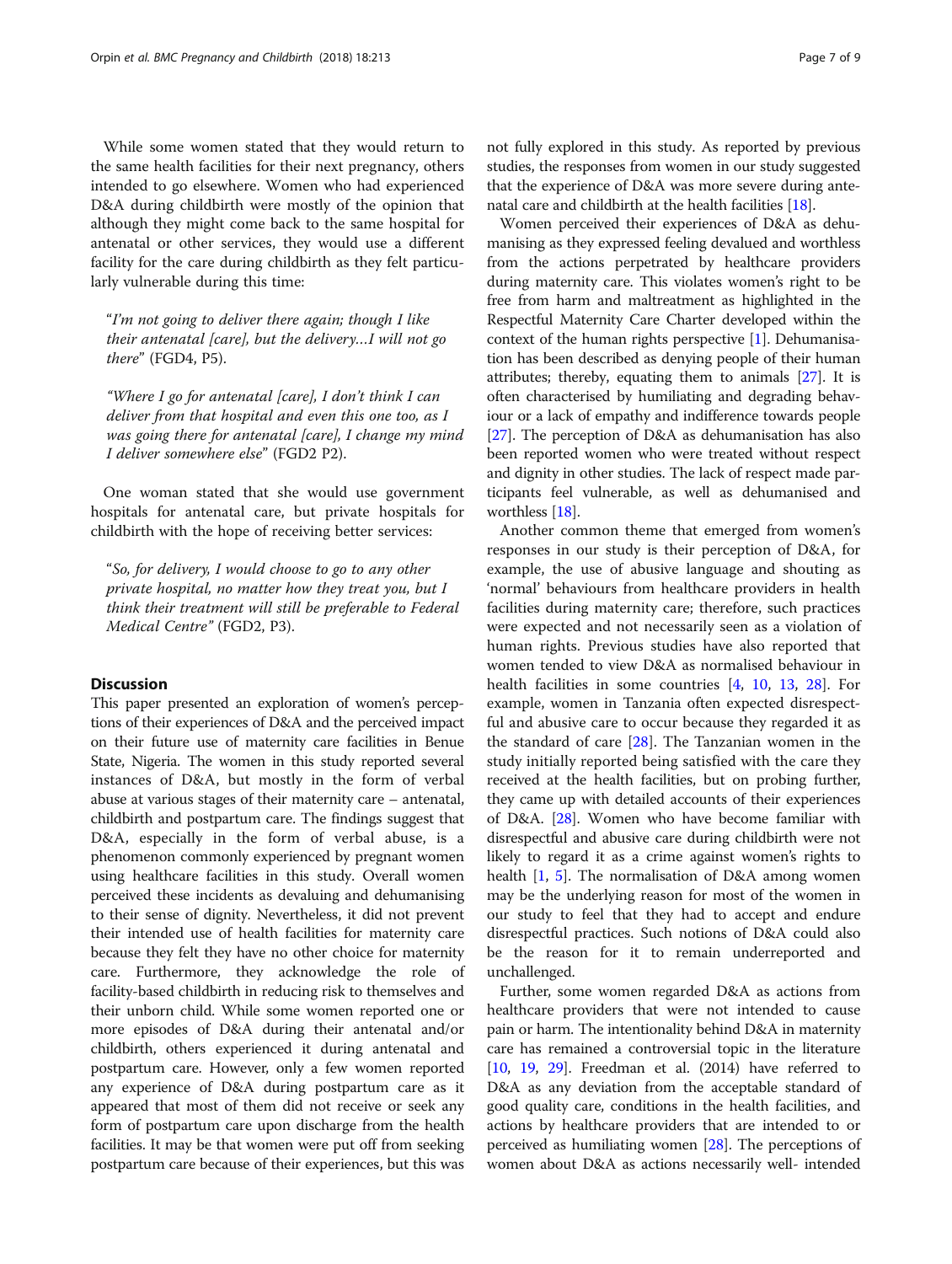from professionals in order to save both their lives and their unborn children also highlighted the acceptability of D&A in maternity care among women in this setting. Another study from Nigeria has described how women who experienced physical abuse in the form of slapping and beating did not get upset because they considered it as a measure to ensure the safe birth of their children [[10](#page-8-0)]. It has also been argued that  $D&A$  could be seen as a deliberate act from healthcare providers to exert control on their patients [\[29\]](#page-8-0).

The women in our study reported that they would continue to use the existing health facilities in future for maternity care regardless of their experiences of D&A as they accrued considerable importance to receiving care. Contrary to our findings, other authors have reported that D&A in healthcare may limit the use of facility-based maternity care [[18](#page-8-0), [30,](#page-8-0) [31](#page-8-0)] as the experience could potentially reduce women's confidence in the health facilities [\[5](#page-8-0), [31\]](#page-8-0). Although D&A may not have deterred the use of health centres for participants in our study for antenatal care or during childbirth, they tended to view the future use of health facilities with a sense of helplessness to avoid complications or loss of life during childbirth, with some women reporting intentions of using other hospitals they felt may provide more respectful maternity care.

#### Strengths and limitations

This is one of the few qualitative studies that have explored women's experiences of D&A in maternity care in Nigeria, and the first such study to be conducted in the Benue state. The women who participated in the FGDs represented a range of socio-demographic characteristics and had attended both government and private health facilities for maternity care. The use of FGDs enabled participants to discuss their experiences of D&A in health facilities interactively with the participants stimulating each other to express their views. However, the use of FGDs may have prevented some women from fully disclosing their experiences within a group. In the next phase of this study, individual interviews will be conducted to explore women's experiences in depth. The FGDs were carried out in the health facility premises. Although privacy was ensured and the researcher explained the independent nature of the research and her role, courtesy bias or the feeling they should give "positive" responses so as not to compromise their future care, may have influenced women's responses. During recruitment, the first author (JO) addressed the women in a group; those who were willing to participate were screened and their eligibility assessed. The information sheet, screening tool and the consent form were provided in English as this is the official language in the region and the country. However, this may have led to the recruitment of women with better English language skills and a more formal education, and a possible exclusion of women with lesser education and poor communication skills. Another limitation is the use of qualitative research methodology, which, due to the relatively small sample sizes and the unrepresentative nature of sampling techniques, does not seek to generalise findings to the population as a whole. Therefore the findings may not be representative of all the women in the region or in Nigeria.

# Conclusion

Our study provided an understanding of how women perceived their experiences of D&A and its perceived impact on their use of maternity services providing valuable insights for maternity care policy and practice in the country and other similar settings. The normalisation of D&A among the women along with the feeling that they had to accept and endure practices that they found dehumanising, coupled with the perceptions of helplessness in their future use of maternity services are all key issues to consider towards tackling the issue. The evidence from our study points to the urgent need for sensitising women and other family members about right to respectful care and empowering them to report and challenge disrespectful and abusive practices. It also reflect the importance of sensitising and training healthcare providers on the importance of providing respectful care.

Large scale studies with a representative sample size are needed to determine whether women's views of D&A reflected in this study can be generalised to the region and Nigeria as a whole as well as to other similar settings. Future qualitative studies should focus on examining the experiences of vulnerable women such as those with no formal education. Studies covering health care professionals' views will also be of immense value towards developing a comprehensive understanding of the phenomenon.

#### Abbreviations

D&A: Disrespect and Abuse; FGD: Focus Group Discussion

#### Acknowledgements

We are grateful to the staff of Benue State University Teaching Hospital and Epidemiological Unit, Benue State for their support during the data collection. We would like to thank Mrs. Nwanadi from Benue State University Teaching Hospital and Mrs. Tsua from the Epidemiological Unit, Benue State for their support in recruiting the participants. Special thanks to all the participants for their time and participation, without which this study would not have been possible.

#### Availbaility of data and materials

Qualitative data extracts are presented in the article to support the findings. The original transcripts are not available to the public as they may contain information that could compromise the confidentiality and anonymity of the participants.

#### Authors' contributions

JO conceptualised the study, moderated the discussions, and wrote the preliminary draft of the manuscript. SP contributed significantly to the